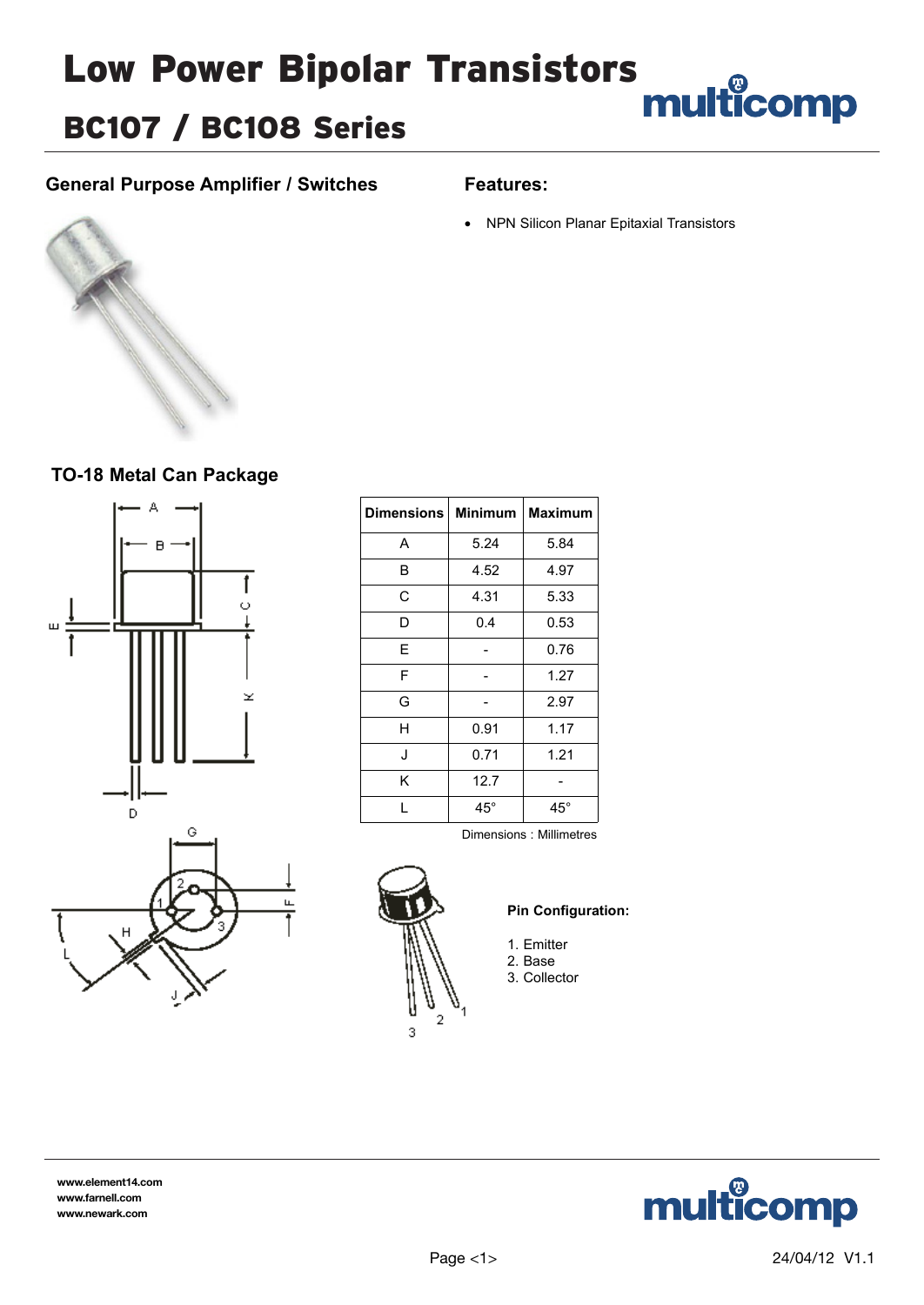# BC107 / BC108 Series

### **Absolute Maximum Ratings**

| <b>Description</b>                                             | Symbol                                                       | <b>BC107</b>    | <b>BC108</b> | Unit                    |  |  |
|----------------------------------------------------------------|--------------------------------------------------------------|-----------------|--------------|-------------------------|--|--|
| Collector-Emitter Voltage                                      | V <sub>CEO</sub>                                             | 45              | 25           |                         |  |  |
| Collector-Base Voltage                                         | $V_{CBO}$                                                    | 50              | 30           | V                       |  |  |
| Emitter-Base Voltage                                           | V <sub>EBO</sub>                                             | 5               |              |                         |  |  |
| <b>Collector Current Continuous</b>                            | $I_{\rm C}$                                                  | 0.2             |              | A                       |  |  |
| Power Dissipation at $T_a = 25^{\circ}$ C<br>Derate Above 25°C | $P_D$                                                        | 0.6<br>2.28     |              | W<br>$mW / {}^{\circ}C$ |  |  |
| Power Dissipation at $T_C = 25^{\circ}C$<br>Derate Above 25°C  |                                                              | 6.67            |              |                         |  |  |
| Operating and Storage Junction Temperature Range               | $T_J$ , $T_{\text{stg}}$                                     | $-65$ to $+200$ |              | $^{\circ}C$             |  |  |
| <b>Thermal Resistance</b>                                      |                                                              |                 |              |                         |  |  |
| Junction to Case                                               | $\mathsf{R}_{\mathsf{th} \; (\mathsf{j}\text{-}\mathsf{c})}$ | 175             |              | $\degree$ C / W         |  |  |

## **Electrical Characteristics (Ta = 25°C unless otherwise specified)**

| <b>Description</b>                          | Symbol            | <b>Test Condition</b>                                                                                                                                                                                 | <b>Minimum</b>                               | <b>Maximum</b>                  | Unit     |  |
|---------------------------------------------|-------------------|-------------------------------------------------------------------------------------------------------------------------------------------------------------------------------------------------------|----------------------------------------------|---------------------------------|----------|--|
| <b>Collector-Emitter Voltage</b>            | V <sub>CEO</sub>  | $I_C = 2$ mA, $I_B = 0$ BC107<br><b>BC108</b>                                                                                                                                                         | 45<br>25                                     |                                 | $\vee$   |  |
| Collector-Base Voltage                      | V <sub>EBO</sub>  | $I_E$ = 10 µA, $I_C$ = 0 BC107<br><b>BC108</b>                                                                                                                                                        | 6<br>5                                       |                                 |          |  |
| <b>Collector-Cut off Current</b>            | $I_{CBO}$         | $V_{CB}$ = 45 V, I <sub>E</sub> = 0 BC107<br>$V_{CB}$ = 25 V, I <sub>E</sub> = 0 BC108<br>$T_{amb}$ = 125°C<br>$V_{CB}$ = 45 V, I <sub>E</sub> = 0 BC107<br>$V_{CB}$ = 25 V, I <sub>E</sub> = 0 BC108 |                                              | 15<br>15<br>4<br>4              | nA<br>μA |  |
| <b>DC Current</b>                           | $h_{FE}$          | $I_C = 10 \mu A$ , $V_{CE} = 5 V$<br><b>B</b> Group<br>C Group<br>$I_C = 2$ mA, $V_{CE} = 5$ V<br><b>BC107</b><br><b>BC108</b><br>A Group<br><b>B</b> Group<br>C Group                                | 40<br>100<br>110<br>110<br>110<br>200<br>420 | 450<br>800<br>220<br>450<br>800 |          |  |
| <b>Base Emitter Saturation Voltage</b>      | $V_{BE \; (sat)}$ | $I_C$ = 10 mA, $I_B$ = 0.5 mA                                                                                                                                                                         |                                              | 0.83<br>1.05                    |          |  |
| <b>Collector Emitter Saturation Voltage</b> | $V_{CE (sat)}$    | $I_C$ = 100 mA, $I_B$ = 5 mA                                                                                                                                                                          |                                              | 0.25<br>0.6                     | $\vee$   |  |
| Base Emitter on Voltage                     | $V_{BE (on)}$     | $I_C = 2$ mA, $V_{CE} = 5$ V<br>$I_C$ = 10 mA, $V_{CE}$ = 5 V                                                                                                                                         | 0.55                                         | 0.7<br>0.77                     |          |  |